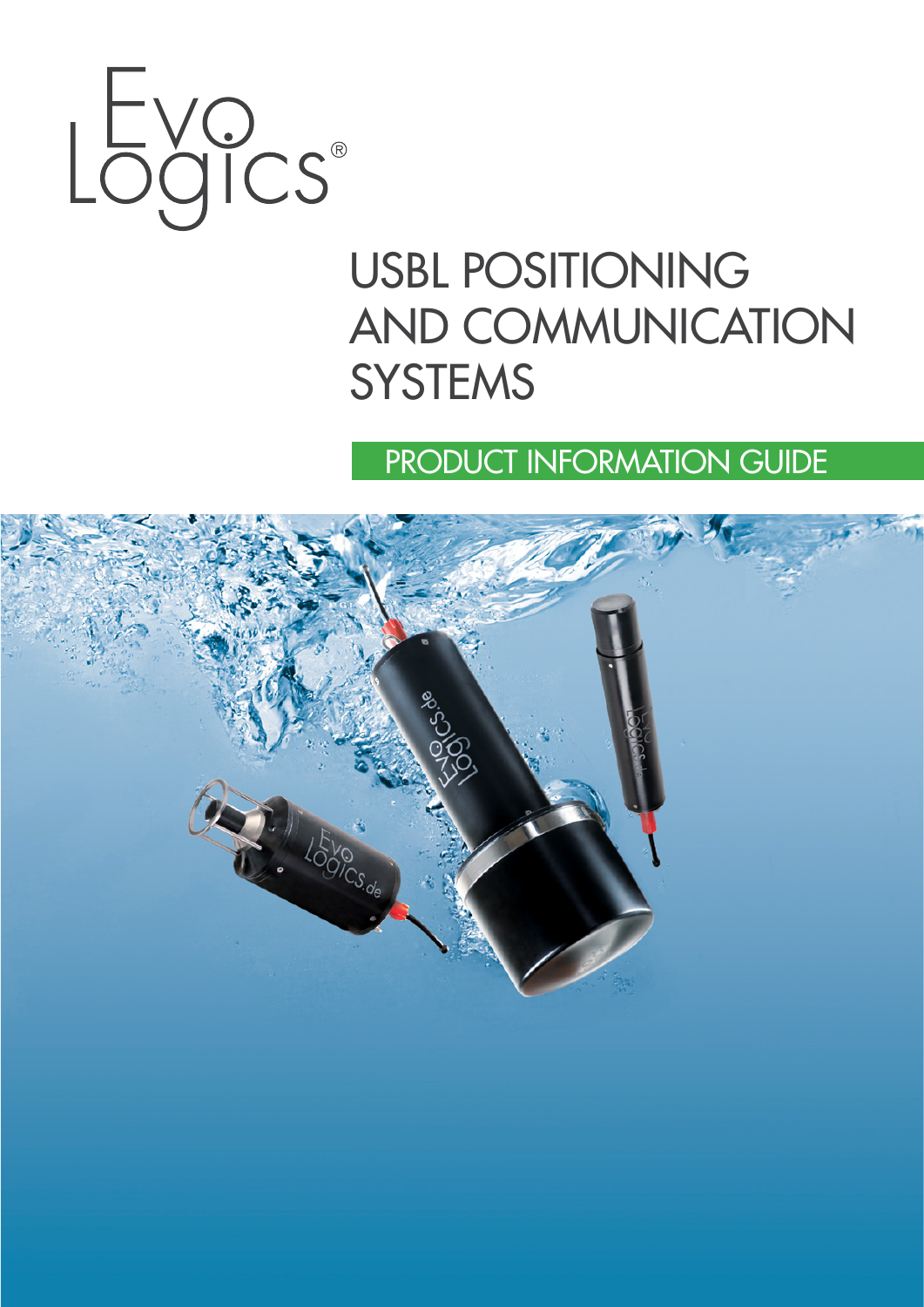#### S2CR USBL Underwater Positioning and Communication Systems

EvoLogics S2CR USBL is a series of combined positioning and communication devices. Offering powerful USBL transceiver functionality with full benefits of an S2C technology communication link, S2CR USBL devices provide accurate USBL tracking and full-duplex digital communication, delivering an excellent all-round performance, ideal for application scenarios that demand space-, energy- and costsaving solutions.

Switching between positioning and communication modes is not necessary: positioning data is calculated simultaneously with acoustic transmissions. Both features complement each other in a fully integrated positioning and communication system that opens new possibilities for a wide range of subsea applications.

- · Full compatibility use S2CR- and M-series modems as pingers or transponders
- · Patented S2C (Sweep Spread Carrier) Technology spread spectrum technology based on extensive bionic studies
- · Simultaneous USBL positioning and data transmissions, track multiple targets simultaneously
- · Can be used as Inverted USBL
- · Self-adaptive algorithms for reliable performance in adverse underwater conditions, built-in forward error correction and data compression
- · Advanced communication protocol with several data delivery algorithms: send and receive large volumes of data with the highest bitrate possible in current conditions; send and receive short instant messages without interrupting the main data flow between devices
- · Addressing and networking: build relay chains and underwater networks with broadcasting capabilities
- · Low power consumption and additional power-saving options



# APPLICATIONS

#### Positioning of offshore equipment

Track the positions of offshore equipment during installation to ensure accurate placement at predetermined coordinates Navigation of ROVs and AUVs

Simultaneously track positions of multiple ROVs or AUVs and control their missions with instant commands

## **Cartography**

Locate underwater features with geo-referenced coordinates when used together with GPS or differential GPS

### Increase measurement accuracy

Track the position of sensors and detectors to increase the accuracy of measurements

# Diver Tracking

Monitor positions of several divers and exchange information with them during the mission

# MODULES AND OPTIONS

- · AHRS (Attitude and Heading Reference System)
- · GPS integration
- · Integrated rechargeable battery
- · Acoustic Wake-Up module
- · Integrated data-logger
- · Acoustic releaser
- · Short- mid- and long-range devices for shallow or deep water applications
- · OEM versions available
- · Compatible with S2C R modem and LBL solutions

# SENSOR INTEGRATION

- · ADCP: Acoustic Doppler Current Profiler
- · SVP: Sound Velocity Profiler
- · CTD: Conductivity, Temperature, Depth, Pressure sensors
- · INS: Inertial Navigation System
- · More options upon request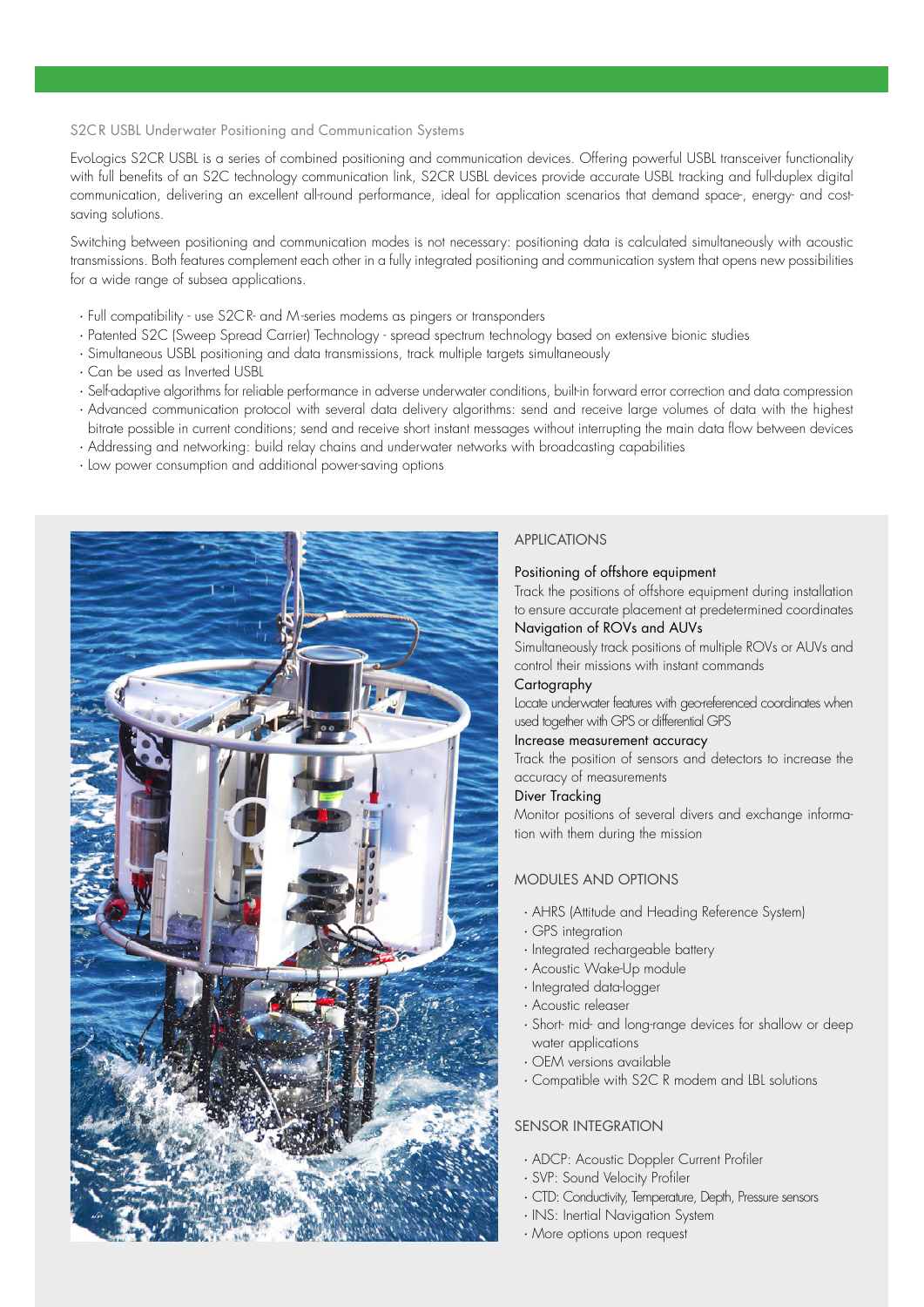# SINAPS SPECIFICATIONS AND CONFIGURATIONS AND CONFIGURATIONS AND CONFIGURATIONS AND CONFIGURATIONS AND CONFIGUR



SiNAPS

S2C intelligent Navigation and Positioning Software

- · Web-based user interface use the software on any device in the local computer network
- · Real-time multiple target tracking
- · Extensive system configuration options
- · Increased positioning accuracy when interfaced with an internal or external AHRS (Attitude and Heading Reference System) and an external GPS receiver
- · Useful display tools, distance measurement tool, settings management tools
- · Advanced data management options: internal database, real-time NMEA data output, customizable data export



EvoLogics SiNAPS is a client-server application. The SiNAPS server is a software component, installed on the Navigation computer interfaced with the USBL transceiver and other external instruments. The SiNAPS server receives, processes and stores data from the USBL transceiver and external instruments. It performs all the necessary calculations to display this information on-screen.

The SiNAPS client is the web-based user interface of the positioning system. It displays real-time information about the positions of the Vessel and the targets, provides access to data management tools and system configuration settings. The user interface can be opened in most current web-browsers on any device in the local computer network. It is possible to open SiNAPS clients on multiple devices at once. To access SiNAPS UI, one must simply navigate the web-browser to the correct address.



A USBL transceiver is mounted on a Vessel and uses acoustic signals to determine the distances and bearings to the tracking targets. The USBL transceiver measures the time from transmission of its acoustic interrogation signal until an acoustic reply from the Transponder is detected and converts it to distance to the Transponder. Containing several transducers separated by a short distance (the ultra-short baseline antenna), the transceiver calculates the angle to the Transponder using the phase-differencing method.

Transponders are attached to several tracking targets, for example, to autonomous underwater vehicles (AUVs), remotely operated vehicles (ROVs), towfish etc. The Transponders reply to acoustic signals from the USBL transceiver with their own acoustic pulses, allowing it to calculate their positions. Optional third-party external instruments (an AHRS sensor and/or a GPS receiver) provide information about the vessel's orientation and real-world coordinates. The customer's Navigation computer is interfaced with the USBL transceiver and the external instruments and is connected to the local computer network.

EvoLogics positioning software, the SiNAPS, is installed on the Navigation computer. EvoLogics SiNAPS positioning software controls the positioning system and provides display features to monitor the mission in real-time.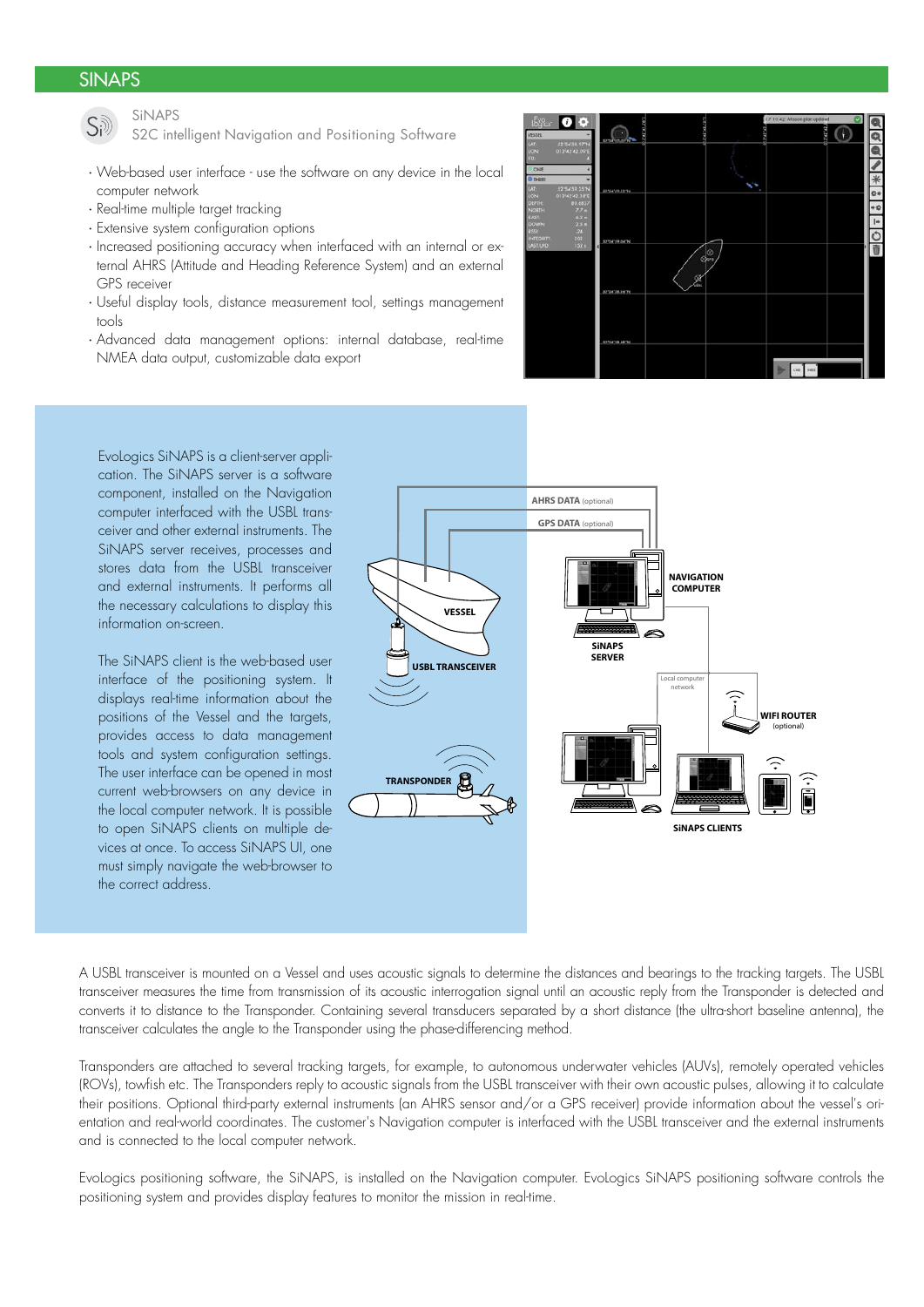1) Slant range estimation is based on the measured propagation time, slant range accuracy depends on sound velocity profile, refraction and signal-to-noise ratio.

<sup>2)</sup> One RS-232 Interface can be replaced with a RS-422 interface. Contact EvoLogics for more information!

| SPECIFICATIONS AND CONFIGURATION OPTIONS                                          |                         |                                                                                                                                                                                                                                                                  |                                                                                                                           |                                                                                                                    |                                                    |                                                                                         |                                                                  |                                                                                                     |                                                                                          |                                        |
|-----------------------------------------------------------------------------------|-------------------------|------------------------------------------------------------------------------------------------------------------------------------------------------------------------------------------------------------------------------------------------------------------|---------------------------------------------------------------------------------------------------------------------------|--------------------------------------------------------------------------------------------------------------------|----------------------------------------------------|-----------------------------------------------------------------------------------------|------------------------------------------------------------------|-----------------------------------------------------------------------------------------------------|------------------------------------------------------------------------------------------|----------------------------------------|
|                                                                                   |                         | S2CR 48/78                                                                                                                                                                                                                                                       | S2CR 42/65                                                                                                                | S2CR 18/34                                                                                                         | S2CR 18/34H                                        | S2CR 15/27                                                                              | S2CR 12/24                                                       | S2CR 7/17                                                                                           | S2CR 7/17D                                                                               | S2CR 7/17W                             |
| <b>OPERATING DEPTH</b>                                                            | Delrin                  | 200 m                                                                                                                                                                                                                                                            | 200 m                                                                                                                     | 200 m                                                                                                              | 200 m                                              | 200 m                                                                                   | 200 m                                                            | 200 m                                                                                               | 200 m                                                                                    | 200 m                                  |
|                                                                                   | Aluminium Alloy         | 2000 m                                                                                                                                                                                                                                                           | 2000 m                                                                                                                    | 2000 m                                                                                                             | 2000 m                                             | 2000 m                                                                                  | 2000 m                                                           | 2000 m                                                                                              | 2000 m                                                                                   | 2000 m                                 |
|                                                                                   | Stainless Steel         | 2000 m                                                                                                                                                                                                                                                           | 2000 m                                                                                                                    | 2000 m                                                                                                             | 2000 m                                             | 2000 m                                                                                  | 2000 m                                                           | 2000 m                                                                                              | 2000 m                                                                                   | 2000 m                                 |
|                                                                                   | Titanium                | 2000 m                                                                                                                                                                                                                                                           | 2000 m                                                                                                                    | 2000 m                                                                                                             | 2000 m                                             | 6000 m                                                                                  | 6000 m                                                           | 6000 m                                                                                              | 10000 m upon request                                                                     | 6000 m                                 |
| <b>OPERATING RANGE</b>                                                            |                         | 1000 m                                                                                                                                                                                                                                                           | 1000 m                                                                                                                    | 3500 m                                                                                                             | 3500 m                                             | 6000 m                                                                                  | 6000 m                                                           | 8000 m                                                                                              | 10000 m                                                                                  | 8000 m                                 |
| <b>FREQUENCY BAND</b>                                                             |                         | 48 - 78 kHz                                                                                                                                                                                                                                                      | 42 - 65 kHz                                                                                                               | 18 - 34 kHz                                                                                                        | 18 - 34 kHz                                        | 15 - 27 kHz                                                                             | 13 - 24 kHz                                                      | 7 - 17 kHz                                                                                          | 7 - 17 kHz                                                                               | 7 - 17 kHz                             |
| <b>TRANSDUCER BEAM PATTERN</b>                                                    |                         | horizontally                                                                                                                                                                                                                                                     | wide-angle                                                                                                                | horizontally                                                                                                       | hemispherical                                      | wide-angle                                                                              | directional                                                      | hemispherical                                                                                       | directional                                                                              | hemispherical                          |
|                                                                                   |                         | omnidirectional                                                                                                                                                                                                                                                  | 100 degrees                                                                                                               | omnidirectional                                                                                                    |                                                    | 120 degrees                                                                             | 70 degrees                                                       |                                                                                                     | 80 degrees                                                                               |                                        |
| SLANT RANGE ACCURACY <sup>1)</sup>                                                |                         | 0.01 m                                                                                                                                                                                                                                                           | 0.01 m                                                                                                                    | 0.01 m                                                                                                             | 0.01 m                                             | 0.01 m                                                                                  | 0.01 m                                                           | 0.01 m                                                                                              | 0.01 m                                                                                   | 0.01 m                                 |
| <b>BEARING RESOLUTION</b>                                                         |                         | 0.1 degrees                                                                                                                                                                                                                                                      | 0.1 degrees                                                                                                               | 0.1 degrees                                                                                                        | 0.1 degrees                                        | 0.1 degrees                                                                             | 0.1 degrees                                                      | 0.1 degrees                                                                                         | 0.1 degrees                                                                              | 0.1 degrees                            |
| NOMINAL SNR                                                                       |                         | 10 dB                                                                                                                                                                                                                                                            | 10 dB                                                                                                                     | 10 dB                                                                                                              | 10 dB                                              | 10 dB                                                                                   | 10 dB                                                            | 10 dB                                                                                               | 10 dB                                                                                    | 10 dB                                  |
| ACOUSTIC CONNECTION                                                               |                         | up to $31.2$ kbit/s                                                                                                                                                                                                                                              |                                                                                                                           | up to 31.2 kbit/s up to 13.9 kbit/s up to 13.9 kbit/s up to 9.2 kbit/s                                             |                                                    |                                                                                         | up to 9.2 kbit/s                                                 | up to 6.9 kbit/s                                                                                    | up to 6.9 kbit/s up to 6.9 kbit/s                                                        |                                        |
| <b>BIT ERROR RATE</b>                                                             |                         |                                                                                                                                                                                                                                                                  |                                                                                                                           |                                                                                                                    |                                                    |                                                                                         |                                                                  |                                                                                                     | less than 10:10                                                                          |                                        |
| <b>INTERNAL DATA BUFFER</b><br><b>INTERFACE 2)</b><br><b>INTERFACE CONNECTORS</b> |                         | less than 10:10<br>1 MB, configurable                                                                                                                                                                                                                            |                                                                                                                           |                                                                                                                    |                                                    |                                                                                         |                                                                  | 1 MB, configurable                                                                                  |                                                                                          |                                        |
|                                                                                   |                         | Ethernet or RS-232                                                                                                                                                                                                                                               |                                                                                                                           |                                                                                                                    |                                                    |                                                                                         |                                                                  | Ethernet or RS-232                                                                                  |                                                                                          |                                        |
|                                                                                   |                         | up to 4 connectors, Ethernet and serial combinations                                                                                                                                                                                                             |                                                                                                                           |                                                                                                                    |                                                    |                                                                                         |                                                                  | up to 4 connectors, Ethernet and serial combinations                                                |                                                                                          |                                        |
|                                                                                   |                         |                                                                                                                                                                                                                                                                  |                                                                                                                           |                                                                                                                    |                                                    |                                                                                         |                                                                  |                                                                                                     |                                                                                          |                                        |
| POWER CONSUMPTION <sup>3)</sup>                                                   | Stand-by Mode           | $2.5$ mVV                                                                                                                                                                                                                                                        | $2.5$ mVV                                                                                                                 | $2.5$ mVV                                                                                                          | $2.5$ m $W$                                        | $2.5$ mVV                                                                               | $2.5$ mVV                                                        | $2.5$ m $W$                                                                                         | $2.5$ mVV                                                                                | $2.5$ mVV                              |
|                                                                                   | Listen Mode             | 5 - 285 mW                                                                                                                                                                                                                                                       | 5 - 285 mW                                                                                                                | 5 - 285 mW                                                                                                         | 5 - 285 mW                                         | 5 - 285 mW                                                                              | 5 - 285 mW                                                       | 5 - 285 mW                                                                                          | 5 - 285 mW                                                                               | 5 - 285 mW                             |
|                                                                                   | Receive Mode            | 1.4W                                                                                                                                                                                                                                                             | 1.4W                                                                                                                      | 1.4 W                                                                                                              | 1.4W                                               | 1.4W                                                                                    | 1.4 W                                                            | 1.4W                                                                                                | 1.4W                                                                                     | 1.4W                                   |
|                                                                                   | Transmit Mode           | up to 60 W                                                                                                                                                                                                                                                       | up to 40 W                                                                                                                | up to 65 W                                                                                                         | up to 65 W                                         | up to 65 W                                                                              | up to 57 W                                                       | up to 45 W                                                                                          | up to 65 W                                                                               | up to 70 W                             |
| POWER SUPPLY OPTIONS <sup>4)</sup>                                                | External                | 24 VDC (12 VDC)                                                                                                                                                                                                                                                  |                                                                                                                           |                                                                                                                    |                                                    |                                                                                         | 24 VDC (12 VDC)                                                  |                                                                                                     |                                                                                          |                                        |
|                                                                                   | Internal                | Rechargeable battery 5 Ah or 10 Ah                                                                                                                                                                                                                               |                                                                                                                           |                                                                                                                    |                                                    |                                                                                         | Rechargeable battery 5 Ah or 10 Ah                               |                                                                                                     |                                                                                          |                                        |
| <b>HOUSING OPTIONS</b>                                                            | Delrin                  |                                                                                                                                                                                                                                                                  | Plastic non-magnetic corrosion-resistant housing for short-term deployments, depth rating 200 m                           |                                                                                                                    |                                                    |                                                                                         | $\checkmark$                                                     | $\checkmark$                                                                                        | $\checkmark$                                                                             |                                        |
|                                                                                   | Aluminium Alloy         |                                                                                                                                                                                                                                                                  | Light metal housing for short-term deployments, depth rating 2000 m                                                       |                                                                                                                    |                                                    |                                                                                         |                                                                  |                                                                                                     |                                                                                          |                                        |
|                                                                                   | Stainless Steel         |                                                                                                                                                                                                                                                                  | Robust metal, suitable for long-term deployments in harsh environments, depth rating 1000 m or 2000 m                     |                                                                                                                    |                                                    |                                                                                         |                                                                  |                                                                                                     |                                                                                          |                                        |
|                                                                                   | Titanium                | Corrosion resistant housing, suitable for long-term deployment in harsh environments, depth rating 6000 m                                                                                                                                                        |                                                                                                                           |                                                                                                                    |                                                    |                                                                                         |                                                                  | $\checkmark$                                                                                        |                                                                                          |                                        |
| <b>DIMENSIONS</b> <sup>5)</sup>                                                   | Housing<br>Total length | Ø110 x218 mm<br>355 mm                                                                                                                                                                                                                                           | $\emptyset$ 110 x218 mm<br>355 mm                                                                                         | Ø110 x218 mm<br>355 mm                                                                                             | Ø110 x218 mm<br>355 mm                             | Ø110 x218 mm<br>393 mm                                                                  | $\emptyset$ 110 x218 mm<br>403 mm                                | Ø110 x218 mm<br>385 mm                                                                              | Ø110 x218 mm<br>385 mm                                                                   | Ø110 x 218 mm<br>385 mm                |
|                                                                                   | USBL antenna            | ⊘130 x137 mm                                                                                                                                                                                                                                                     | $\emptyset$ 130 x 137 mm                                                                                                  | $\emptyset$ 130 x 137 mm                                                                                           | $\emptyset$ 130 x 137 mm                           | $\emptyset$ 180 x 175 mm                                                                | Ø180 x185 mm                                                     | $\emptyset$ 180 x167 mm                                                                             | $\emptyset$ 180x167 mm                                                                   | $\emptyset$ 180x167 mm                 |
| WEIGHT, dry/wet                                                                   | Delrin                  | 4500/500 g                                                                                                                                                                                                                                                       | 4500/500 g                                                                                                                | 4500/500 g                                                                                                         | 4500/500 g                                         | 8100/1400 g                                                                             | 8100/1400 g                                                      | 8600/4200 g                                                                                         | 8600/4200 g                                                                              | 8600/4200 g                            |
| <b>INTERNAL AHRS<sup>6)</sup></b>                                                 |                         |                                                                                                                                                                                                                                                                  |                                                                                                                           |                                                                                                                    |                                                    |                                                                                         |                                                                  | $\checkmark$                                                                                        |                                                                                          |                                        |
| <b>iUSBL CONFIGURATION</b>                                                        |                         | Internal Xsens® MTi AHRS (Attitude and Heading Reference System) compensates the changes of roll, pitch and heading<br>Inverted USBL: the transceiver is installed on the positioning target                                                                     |                                                                                                                           |                                                                                                                    |                                                    |                                                                                         |                                                                  |                                                                                                     |                                                                                          |                                        |
| WAKE-UP MODULE 7 not compatible with Ethernet                                     |                         | The Wake Up Module turns the rest of the device on if it detects incoming acoustic signals or incoming data on one host interface.<br>Once the device completes receiving or transmitting data, it switches itself off. 2-channel version available for R-series |                                                                                                                           |                                                                                                                    |                                                    |                                                                                         |                                                                  | $\sqrt{ }$                                                                                          |                                                                                          |                                        |
| POWER SWITCH <sup>8)</sup><br>not compatible with Ethernet                        |                         | The Power Switch allows to provide power supply to up to 4 external instruments and turn them on/off on command                                                                                                                                                  |                                                                                                                           |                                                                                                                    |                                                    |                                                                                         |                                                                  |                                                                                                     |                                                                                          |                                        |
| ADVANCED TIMEKEEPING MODULE                                                       |                         | Allows to accept 1 PPS input from GPS, optionally includes a Chip Scale Atomic Clock for highly precise timekeeping                                                                                                                                              |                                                                                                                           |                                                                                                                    |                                                    |                                                                                         |                                                                  |                                                                                                     |                                                                                          |                                        |
| <b>SDM VERSION</b>                                                                |                         | Software Defined Modem mode: transmit/receive arbitrary waveforms and set a reference to trigger signal detection                                                                                                                                                |                                                                                                                           |                                                                                                                    |                                                    |                                                                                         |                                                                  |                                                                                                     |                                                                                          |                                        |
| ACOUSTIC RELEASE DEVICE                                                           |                         |                                                                                                                                                                                                                                                                  | Reliable mechanism for recovery of underwater assets to the surface. Also available in OEM version for system integration |                                                                                                                    |                                                    |                                                                                         |                                                                  |                                                                                                     |                                                                                          |                                        |
| <b>FLOATATION COLLAR</b>                                                          |                         | Floatation collar for fast recovery to the surface                                                                                                                                                                                                               |                                                                                                                           |                                                                                                                    |                                                    |                                                                                         |                                                                  |                                                                                                     |                                                                                          |                                        |
| PRESSURE SENSOR                                                                   |                         | Accurate pressure measurements                                                                                                                                                                                                                                   |                                                                                                                           |                                                                                                                    |                                                    |                                                                                         |                                                                  |                                                                                                     |                                                                                          |                                        |
| CABLE-MOUNTED TRANSDUCER/ANTENNA                                                  |                         | Separated transducer/antenna, standard cable length 1.5 m, other upon request. Streamlined antennas available                                                                                                                                                    |                                                                                                                           |                                                                                                                    |                                                    |                                                                                         |                                                                  |                                                                                                     |                                                                                          |                                        |
| <b>OEM VERSION</b>                                                                |                         |                                                                                                                                                                                                                                                                  |                                                                                                                           | Version without housing: transducer/antenna and electronics for system integration. Streamlined antennas available |                                                    |                                                                                         |                                                                  |                                                                                                     |                                                                                          |                                        |
| <b>APPLICATIONS</b>                                                               |                         | Fast short and medium<br>range transmissions in<br>horizontal channels                                                                                                                                                                                           | Fast short and<br>medium range transmis<br>sions in vertical, slant<br>and horizontal channel                             | Medium range<br>transmissions in<br>horizontal channels                                                            | Medium range<br>transmissions in<br>slant channels | Long range transmis-<br>sions in vertical and<br>slant channels,<br>ona-term deplovment | sions in vertical and<br>slant channels,<br>long-term deployment | Long range transmis- Long range transmis-<br>sions in vertical and<br>slant channels<br>denth-rated | Long range transmis-<br>sions in vertical<br>channels, depth-rated channels, depth-rated | Long range transmis-<br>sions in slant |

<sup>3)</sup> Power consumption for RS-232 interface. Add 500 mW if an Ethernet interface is installed. Add 300 mW if the Wake-Up Module is installed. User-configurable Listen Mode is only available with a Wake-Up module installed. Power consumption in Listen Mode depends on Listen Mode settings.

<sup>4)</sup> Contact EvoLogics for more information on power supply options!

Specifications subject to change without notice. © EvoLogics GmbH - March 2017

5) Dimensions of a Delrin housing, other builds are slightly larger.

6) Internal Xsens® MTi AHRS (Attitude and Heading Reference System) compensates the changes of roll, pitch and heading. Power consumption increases by 400 mW with AHRS installed.

 $^7$  The Wake Up Module is only compatible with RS-232 interface! It is not compatible with Ethernet or RS-422.

2-channel Wake Up Module version reacts to incoming data on two serial interfaces.<br><sup>8)</sup> The Power Switch is only compatible with RS-232 interface! It is not compatible with Ethernet or RS-422.



100

350

000

800

1000